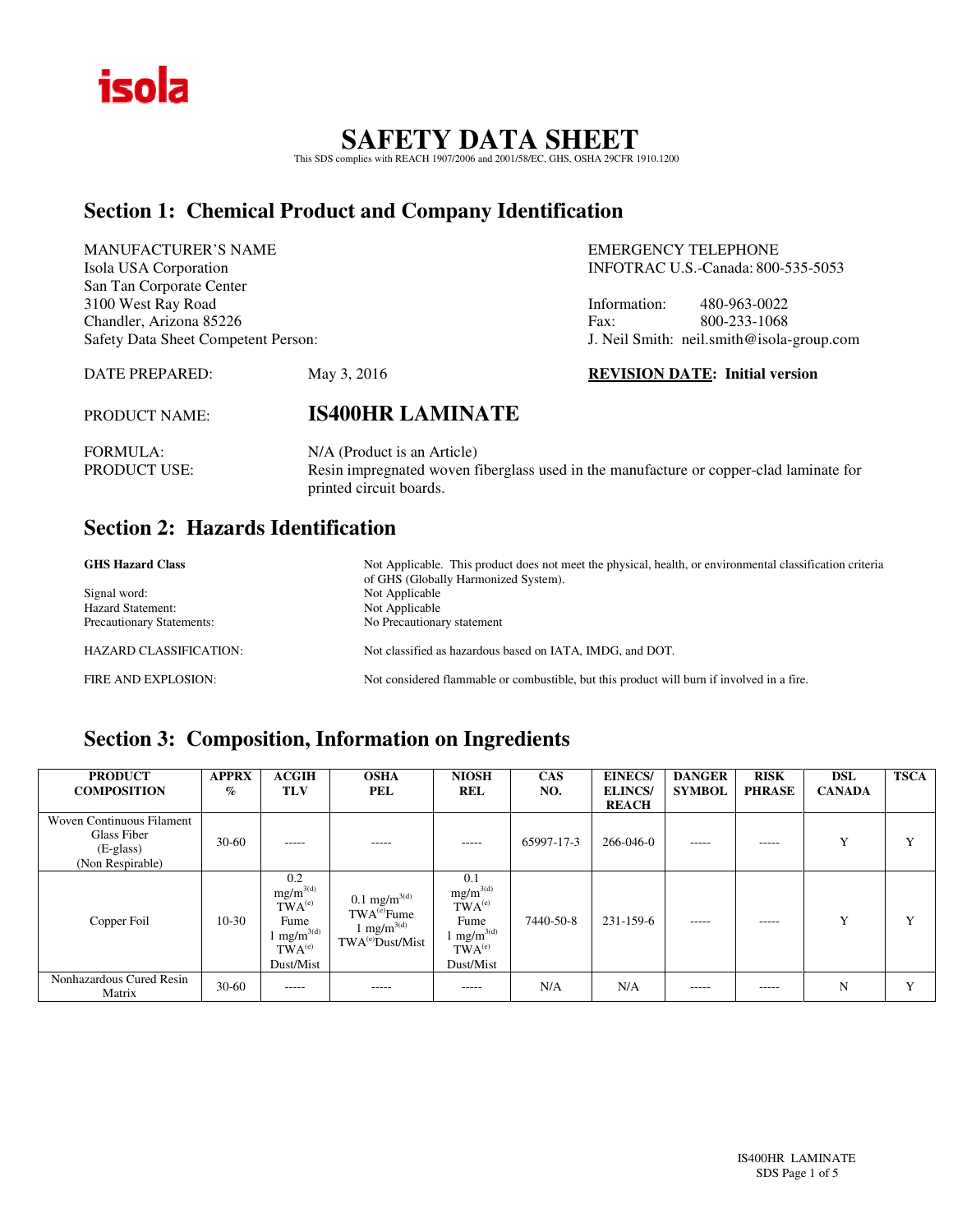

### **Section 4: First Aid Measures**

| INHALATION:          | Remove to fresh air. If not breathing, provide CPR (cardio pulmonary<br>resuscitation). Get immediate medical attention.        |
|----------------------|---------------------------------------------------------------------------------------------------------------------------------|
| <b>SKIN CONTACT:</b> | Immediately flush skin with plenty of soap and water for at least 15 minutes.<br>Remove contaminated clothing.                  |
| <b>EYE CONTACT:</b>  | Immediately flush eyes with plenty of water for at least 15 minutes. Get immediate<br>medical attention if irritation persists. |
| INGESTION:           | Not expected to be a significant route of exposure. If ingestion occurs, get<br>immediate medical attention.                    |

### **Section 5: Fire-fighting Measures**

FLASH POINT:<br>FLAMMABLE LIMITS IN AIR (% by vol): Not applicable FLAMMABLE LIMITS IN AIR (% by vol):<br>EXTINGUISHING MEDIA: SPECIAL FIREFIGHTING PROCEDURES: None UNUSUAL FIRE AND EXPLOSION HAZARDS: Emits toxic fumes under fire conditions.

Foam, Dry Chemical Powder, or Carbon Dioxide

### **Section 6: Accidental Release Measures**

ACTION TO BE TAKEN IF MATERIAL IS RELEASED OR SPILLED:

Wear proper protective equipment as specified in Section 8: Exposure Controls/Personal Protection If material is released or spilled, sweep, or vacuum material and place in closed containers for subsequent reuse or disposal.

DISPOSAL METHOD: disposal should be made in accordance with federal, state and local regulations.

### **Section 7: Handling and Storage**

PRECAUTIONS TO BE TAKEN IN HANDLING AND STORAGE:

HANDLING: Cured composite parts and resins are solid articles and do not pose a health hazard as shipped.

STORAGE: Store at room temperature. Avoid contact with incompatible materials.

INFORMATION ON EMPTIED CONTAINER: Not applicable

SPECIFIC USES: Resin impregnated woven fiberglass used in the manufacture or copper-clad laminate for printed circuit boards.

#### **Section 8: Exposure Controls/Personal Protection**

| <b>VENTILATION:</b>            | Provide general ventilation and local exhaust ventilation to meet TLV requirements<br>of individual ingredients (see Section 2) and to control dusting conditions. If<br>cutting or rimming with power equipment, dust collectors and local ventilation<br>should be used. Avoid unnecessary exposure to dust and handle with care. Keep<br>work area clean of dust and fibers by using an industrial vacuum cleaner with high<br>efficiency filter or wetting down area with water. Never use compressed air and<br>avoid dry sweeping. |
|--------------------------------|------------------------------------------------------------------------------------------------------------------------------------------------------------------------------------------------------------------------------------------------------------------------------------------------------------------------------------------------------------------------------------------------------------------------------------------------------------------------------------------------------------------------------------------|
| <b>EYE PROTECTION:</b>         | Wear safety glasses with side shields. Always provide good general, mechanical<br>room ventilation where this chemical/material is used.                                                                                                                                                                                                                                                                                                                                                                                                 |
| <b>RESPIRATORY PROTECTION:</b> | Follow the OSHA respirator regulations found in 29 CFR 1910.134 or the CEN<br>European Standards (EU). Use a NIOSH/MSHA or European Standard (EN)<br>approved respirator if exposure limits are exceeded or if irritation or other<br>symptoms are experienced.                                                                                                                                                                                                                                                                          |
| <b>PROTECTIVE GLOVES:</b>      | Recommend use of gloves.                                                                                                                                                                                                                                                                                                                                                                                                                                                                                                                 |
| <b>EYE PROTECTION:</b>         | Recommend eye protection using safety glasses, face shield or goggles.                                                                                                                                                                                                                                                                                                                                                                                                                                                                   |
| <b>SKIN PROTECTION:</b>        | Suitable protective clothing to prevent skin contact                                                                                                                                                                                                                                                                                                                                                                                                                                                                                     |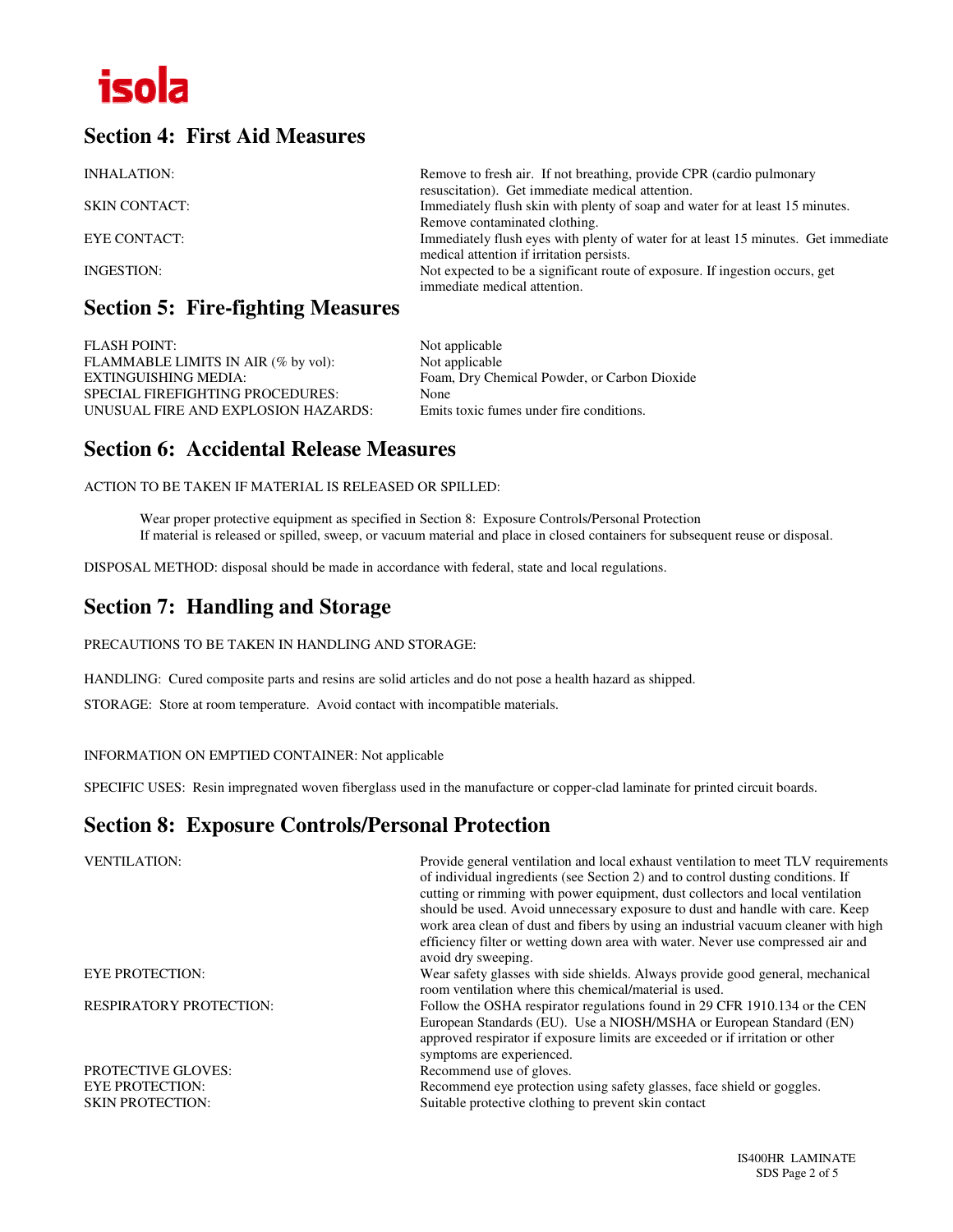

EXPOSURE LIMITS

WORK/HYGIENE PRACTICES: Provide good personal hygiene after handling. Avoid contact with eyes. Wash hands after handling.<br>Reference Section 2 OTHER EQUIPMENT: Make safety shower, eyewash stations, and hand washing equipment available in the work area.

### **Section 9: Physical and Chemical Properties**

PHYSICAL STATE:<br>
ODOR: Solid<br>
Odorless<br>
Odorless ODOR: Odorless

APPEARANCE - COLOR:<br>
PHYSICAL STATE:<br>
Solid
Solid
Reinforced resin / copper laminate

#### PRODUCT CRITERIA

|                                              | <b>PRODUCT CRITERIA</b>   |
|----------------------------------------------|---------------------------|
| <b>ODOR THRESHOLD</b>                        | Not Available for product |
| PH                                           | Not Available for product |
| <b>FLASH POINT:</b>                          | Not Available for product |
| LOWER EXPLOSIVE LIMIT; UPPER EXPLOSIVE LIMIT | Not Available for product |
| FLAMMABILITY (Solid, gas)                    | Not Available for product |
| <b>EXPLOSIVE PROPERTIES</b>                  | Not Available for product |
| <b>OXIDIZING PROPERTIES</b>                  | Not Available for product |
| SPECIFIC GRAVITY (@25 °C):                   | Not Available for product |
| <b>EVAPORATION RATE:</b>                     | Not Available for product |
| % VOLATILE by VOLUME                         | Not Available for product |
| PARTITION COEFFICIENT                        | Not Available for product |
| <b>AUTO IGNITION TEMPERATURE</b>             | Not Available for product |
| DECOMPOSITION TEMPERATURE                    | Not Available for product |
| <b>BOILING POINT:</b>                        | Not Available for product |
| <b>MELTING POINT:</b>                        | Not Available for product |
| <b>VAPOR PRESSURE</b>                        | Not Available for product |
| VAPOR DENSITY $(AIR = 1)$                    | Not Available for product |
| <b>SOLUBILITY IN WATER:</b>                  | Insoluble                 |
| WATER SOLUBILITY IN THE SOLVENT              | Not Available for product |
| <b>FREEZING POINT:</b>                       | Not Available for product |
| <b>VISCOSITY</b>                             | Not Available for product |
| <b>VOC CONTENT</b>                           | Not Available for product |
| <b>VOLATILITY %</b>                          | Not Available for product |

### **Section 10: Stability and Reactivity**

STABILITY: Stable CONDITIONS TO AVOID:

| CONDITIONS TO AVOID:                     | Avoid exposure to heat, flames, sparks and other ignition sources.               |
|------------------------------------------|----------------------------------------------------------------------------------|
|                                          | Hazardous polymerization will not occur. Avoid contact with                      |
|                                          | incompatible materials. Avoid dust generation.                                   |
| HAZARDOUS DECOMPOSITION PRODUCTS:        | Dense smoke, acrid vapors and fumes, aliphatic and aromatic                      |
|                                          | hydrocarbons of variable composition, silicon dioxide, $COx$ , NO <sub>x</sub> . |
| HAZARDOUS POLYMERIZATION:                | Will not occur                                                                   |
| INCOMPATIBLE MATERIALS:                  | Strong acids, strong bases, strong oxidizers, amines, and some metallic          |
|                                          | salts.                                                                           |
| EXOTHERMIC REACTION FIGHTING PROCEDURES: | Dissipate heat by spreading material apart and dousing with water.               |
|                                          | Contain vapors with local exhaust.                                               |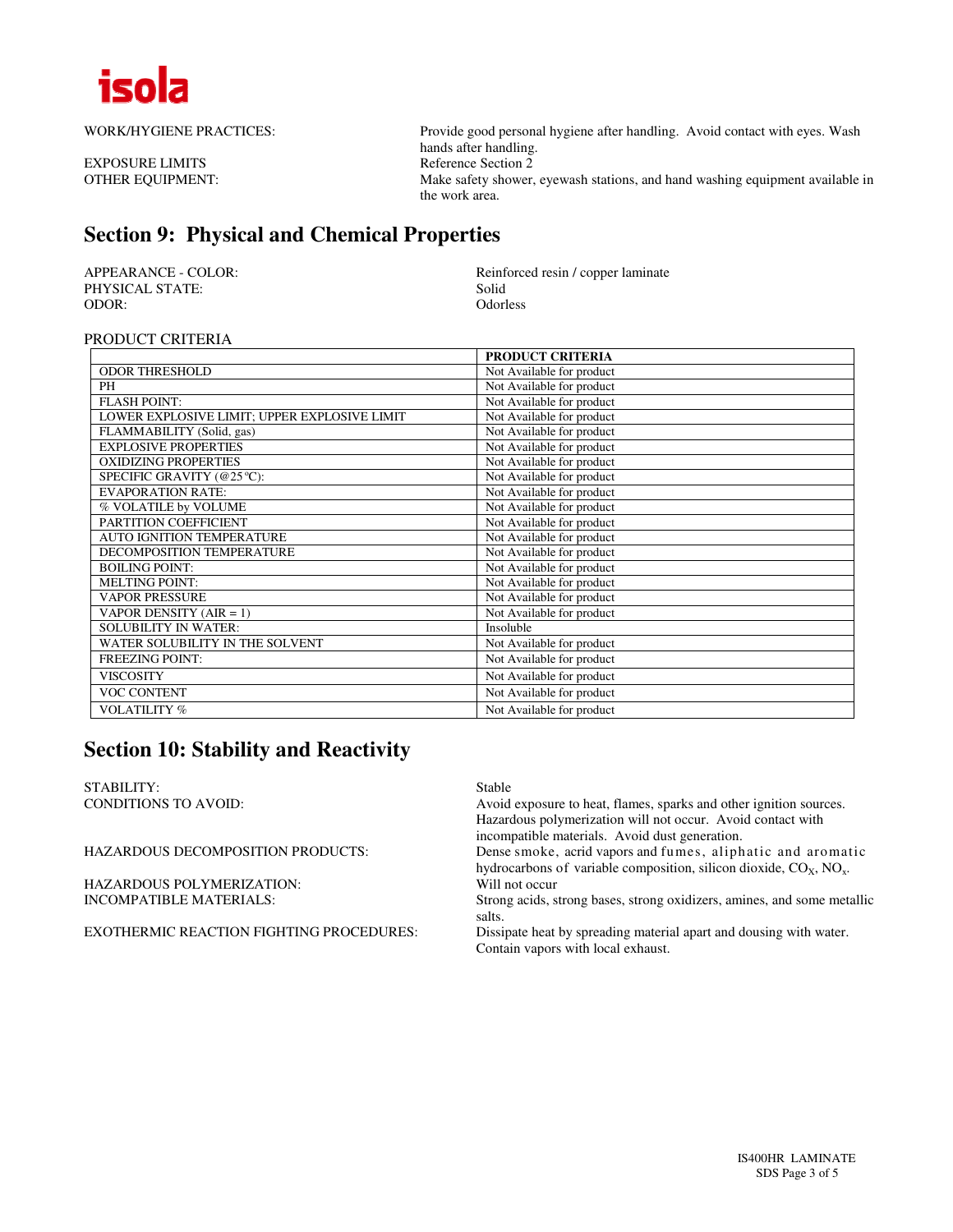### **Section 11: Toxicological Information**

**There is no toxicological information available for the product mixture.** 

|                                                                                    | <b>EXPOSURE LIMITS*</b>                                                                                                                                           |                                                                                                                                              |                                                                                                                                        |  |
|------------------------------------------------------------------------------------|-------------------------------------------------------------------------------------------------------------------------------------------------------------------|----------------------------------------------------------------------------------------------------------------------------------------------|----------------------------------------------------------------------------------------------------------------------------------------|--|
| <b>MATERIAL</b>                                                                    | <b>OSHA PEL<sup>(a)</sup></b>                                                                                                                                     | ACGIH TLV <sup>(b)</sup>                                                                                                                     | NIOSH REL $(c)$                                                                                                                        |  |
| Continuous filament<br>glass fibers (including<br>special purpose glass<br>fibers) | 15 mg/m <sup>3(d)</sup> TWA <sup>(e)</sup><br>Total Dust (PNOR) <sup>(f)</sup><br>5 mg/m <sup>3(d)</sup> TWA <sup>(e)</sup><br>Respirable Fraction <sup>(g)</sup> | 1 f/cc <sup>(h)</sup> TWA <sup>(e)</sup> Fibers <sup>(i)</sup><br>5 mg/m <sup>3(d)</sup> TWA <sup>(e)</sup> Inhalable<br>Dust <sup>(g)</sup> | 3 f/cc <sup>(h)</sup> TWA <sup>(e)</sup> Fibers <sup>(i)</sup><br>5 mg/m <sup>3</sup> TWA <sup>(e)</sup><br><b>Total Fibrous Glass</b> |  |
| Copper                                                                             | 0.1 mg/m <sup>3(d)</sup> TWA <sup>(e)</sup> Fume<br>1 mg/m <sup>3(d)</sup> TWA <sup>(e)</sup> Dust/Mist                                                           | 0.2 mg/m <sup>3(d)</sup> TWA <sup>(e)</sup> Fume<br>$1 \text{ mg/m}^{3(d)} \text{TWA}^{(e)} \text{Dust/Mist}$                                | 0.1 mg/m <sup>3(d)</sup> TWA <sup>(e)</sup> Fume<br>1 mg/m <sup>3(d)</sup> TWA <sup>(e)</sup> Dust/Mist                                |  |

(a) U.S. Department of Labor, Occupational Safety and Health Administration, Permissible Exposure Limit (PEL); (b) American Conference of Governmental Industrial Hygienists', Threshold Limit Value (TLV); (c) National Institute for Occupational Safety and Health, Recommended Exposure Limit (REL); (d) milligrams per cubic meter; (e) time-weighted average over an 8-hour day, 40-hour work week for OSHA PELs and ACGIH TLVs, or up to a 10-hour day, during a 40-hour work week for NIOSH RELs; (f) Particulates Not Otherwise Regulated (PNOR); (g) particles in the size range that are hazardous when deposited in the gas-exchange region of the lungs; (h) fibers per cubic centimeter; (i) Respirable fibers longer than 5 microns and having an aspect ratio of  $\geq 3:1$ .

### **Section 12: Ecological Information**

| BIODEGRADATION:         | No Information available                 |        |
|-------------------------|------------------------------------------|--------|
| <b>BIOACCUMULATION:</b> | No Information available                 |        |
| ECO TOXICITY:           | $LC_{50}(96h)$ 52-150 µg/l Rainbow Trout | Copper |
|                         | $LC_{50}(48h)$ 24-101 µg/l Daphnia Magna | Copper |
|                         | $LC_{50}(72h)$ 62.3 µg/l Green Algae     | Copper |
| MOBILITY:               | No Information available                 |        |

Note: all of the ingredients have been tested for Ecotoxicity.

### **Section 13: Disposal Considerations**

#### WASTE FROM RESIDUES / UNUSED PRODUCTS:

Follow the waste disposal requirements of your country, state, or local authorities.

#### CONTAMINATED PACKAGING:

Recommend contaminated packaging material should be disposed of as stated above for residues and unused product.

RINSATE: Do not dispose of rinse water containing product in a sanitary sewer system or storm water drainage system.

#### **Section 14: Transport Information**

| <b>DOT TRANSPORT:</b>  |                                                         | Not Regulated  |
|------------------------|---------------------------------------------------------|----------------|
|                        | ADR = International Carriage of Dangerous Goods by Road | Not Regulated  |
| <b>RAIL TRANSPORT:</b> |                                                         | Not Regulated  |
| <b>SEA TRANSPORT:</b>  | <b>IMDG</b>                                             | Not Regulated  |
| <b>AIR TRANSPORT:</b>  | <b>IATA/ICAO</b>                                        | Not Regulated  |
|                        | <b>Section 15: Regulatory Information</b>               |                |
| Directive 1999/45/EC   |                                                         | Not applicable |

LABEL FOR SUPPLY: None